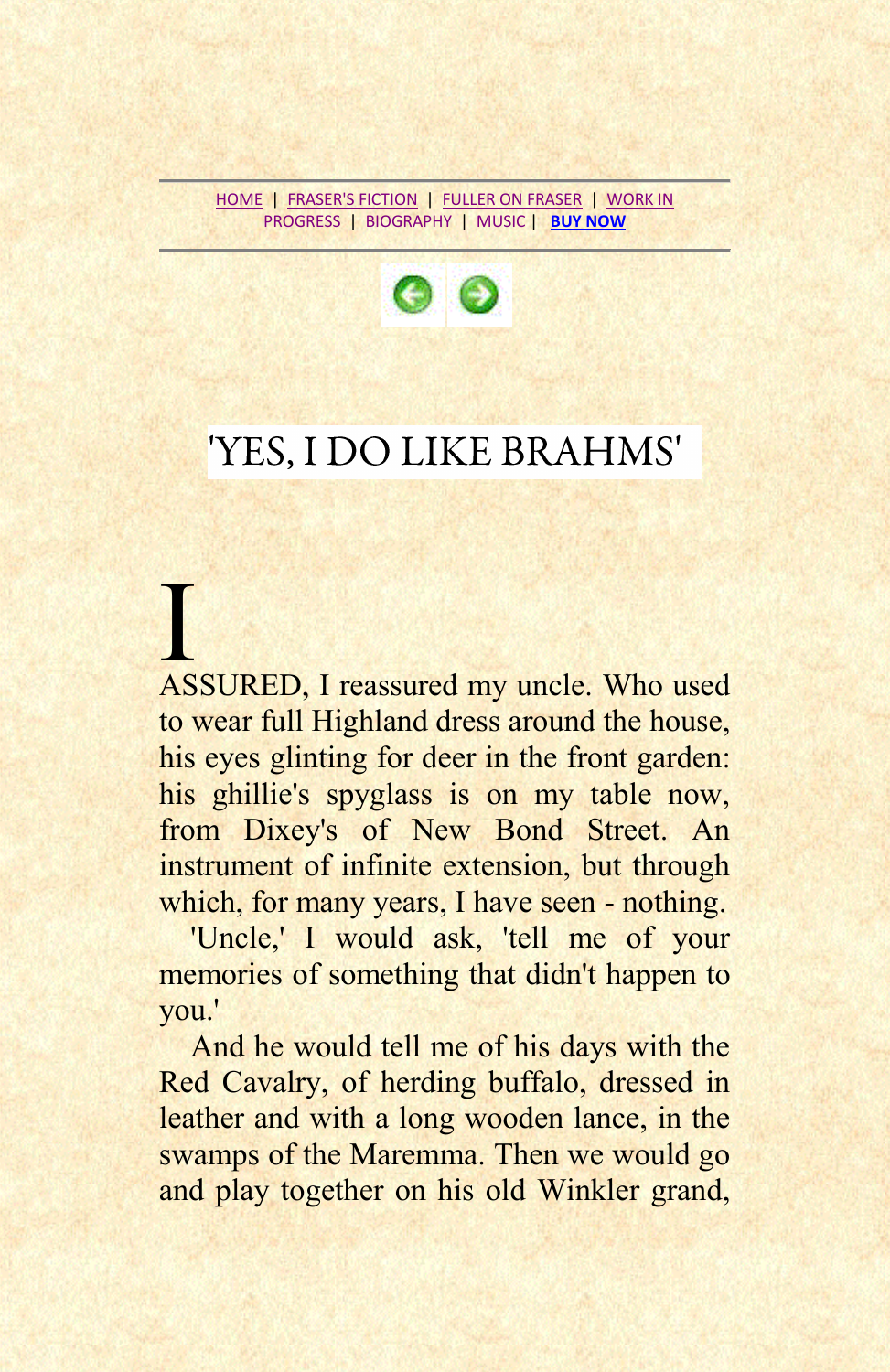bought new in Dresden during the great devaluation.

'Not so much as a pair of trousers, this cost,' he would say, twirling the controls on the double piano seat.

We used to play Brahms's *Autumn Landscapes*, lullabies of his grief, or sorrow or was it pain at all?

'Can I play the wolf notes, Uncle?' And I'd try to keep the left hand full of sound, full as the grapes in the Salzkammergut as Brahms must have seen them, as he walked about, trying to find his appetite for lunch, and dinner.

'Brahms was a one for salmon mousse,' said my uncle, making his deadfish eye. 'Keep on the wolf notes - I'm feeling that sabre cut in my left knuckles.'

And I toiled and rolled away.

Uncle was worried about the Great Crash. How it always came back, never bottomed out.

'Will you get a pair of trousers for the Winkler?' I asked, faux naif. I remembered what had happened to the Winkler factory carried off to the East, what was left. And when I got to my room, I clipped my coupons for a silk shirt with flared cuffs.

My father was away fighting, perhaps for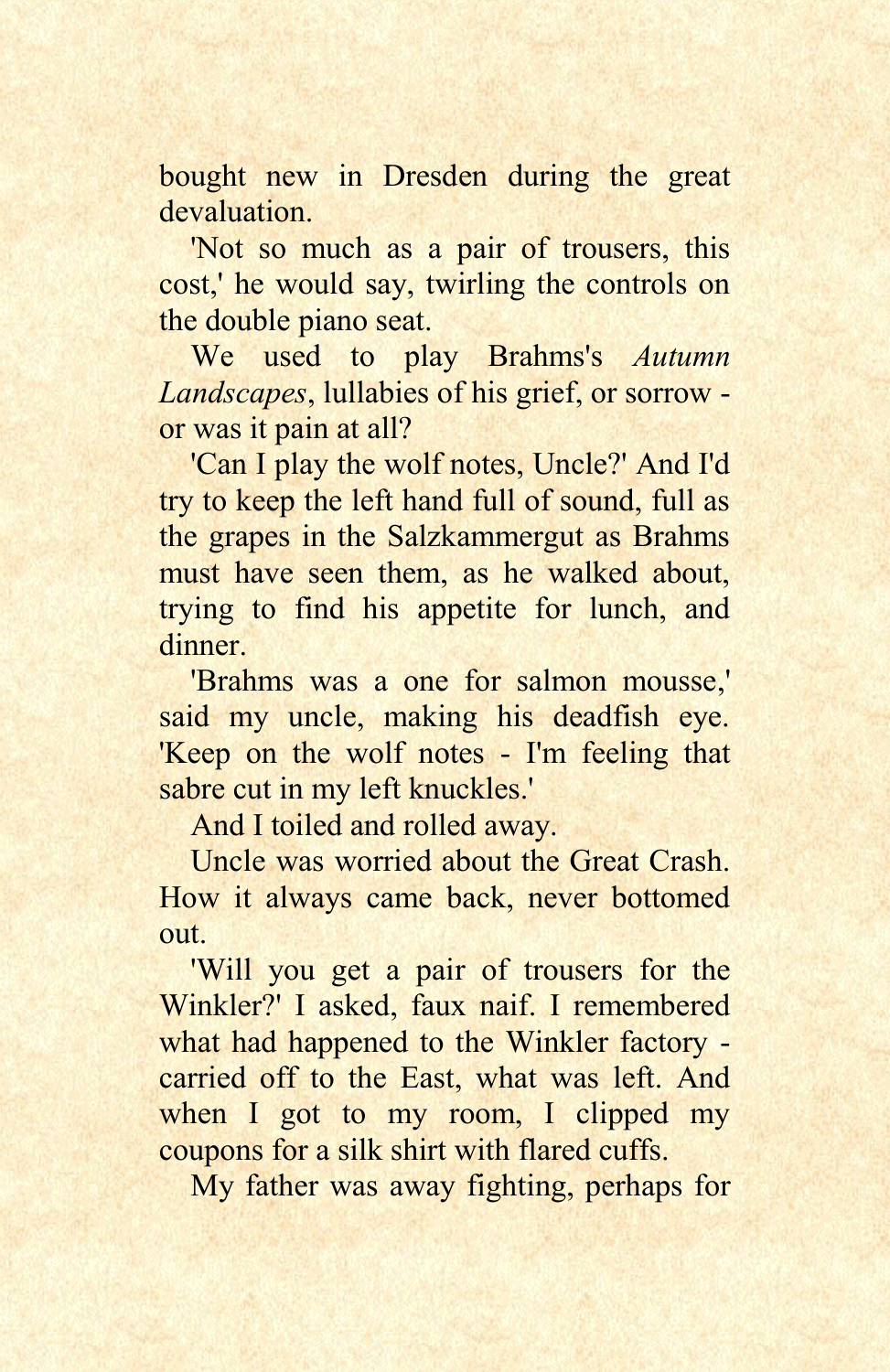his life, perhaps for something more precious, like Brahms fighting for his liver. He sent me postcards - postcards he had not posted himself, perhaps not even written with big, bright stamps. The stamps were bigger than the message Always from the 'Landscape' series - spring and autumn. Perhaps buying himself two packs of postcards when he had arrived. Seeking out the postcard tout, doing a deal, bleary off the train. Bottoming out. Noble tramp. Expensive bundle.

Brahms was the last one to have real experiences, eat real salmon, grow real cancer spores. 'Imagine,' I tried to thrill my listless uncle, 'he actually *wrote* classical music.' My uncle looked bored. 'Gave me a little case he had, for schnapps. Drank in the afternoons. Cried. A melancholy man.' He did not add that Brahms bored him, sailing like a maudlin swan on heavy oil-paint ponds, amidst the most beautiful convolvulus there's ever been.

'Yes,' said my uncle, 'perfect in his way.'

Perhaps Brahms would have gone on to play in the jazz combo, first delicately for the tea-dances, then madly, moussed with schnapps, seizing the trumpet's bowler-hat mute and cakewalking on the Sachertort.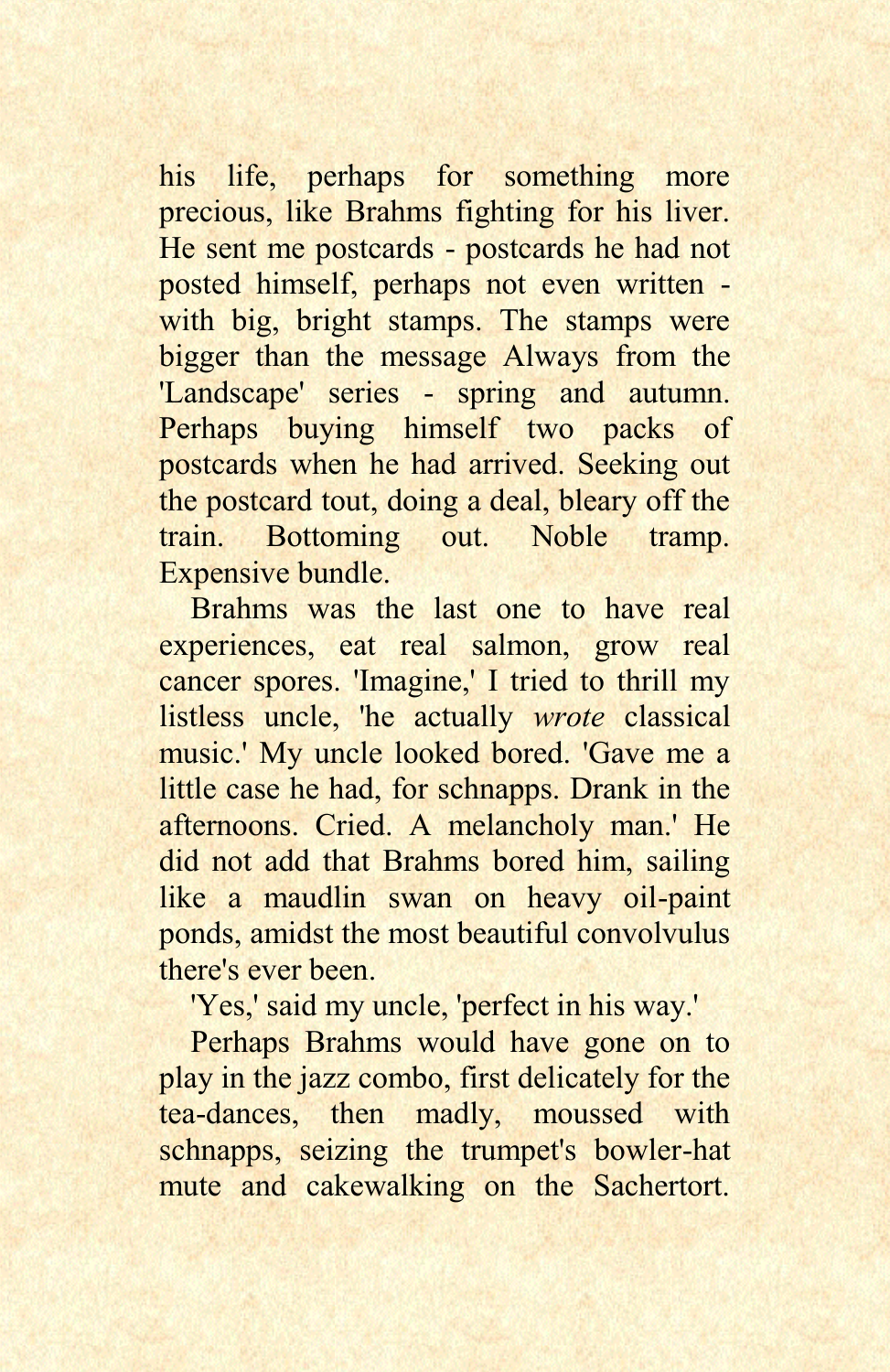And by this time, quite, quite black.

Transmuted, turned into a postage-stamp like my father, who'd ask, 'Who now remembers Adenauer?' He'd loved the old man. If Adenauer had died and just become a corpse, my father would have taken mementoes, planted them like forest lines wherever he went. A sprig of Heimat, pines along the Tigris, saddlebags made of Konrad's eye-pouches.

'Don't trivialise,' snapped my uncle, as I dragged out the wolf' notes. 'Repetition must always improve on the first time. That way nothing is ever the same twice, but much much longer, or shorter. Or a different colour, or happier, a different nationality. An upward path to perfection.'

I thought of Brahms toiling upwards for his tea and the Kaiserin Elisabeth Hotel. Popping black bombers with the grooms, sniffing it up in the intervals at the English Tea Rooms. 'I dedicate these lines to my faithful horse Athos', wrote Count Stahremberg, winner of the Berlin-Vienna dash - that is, his horse was the winner, black and perfect in his way - and five short years later, Brahms was dead. At least, *that*  Brahms; perhaps all of them - volley of shots over the grave, masked honour party - a